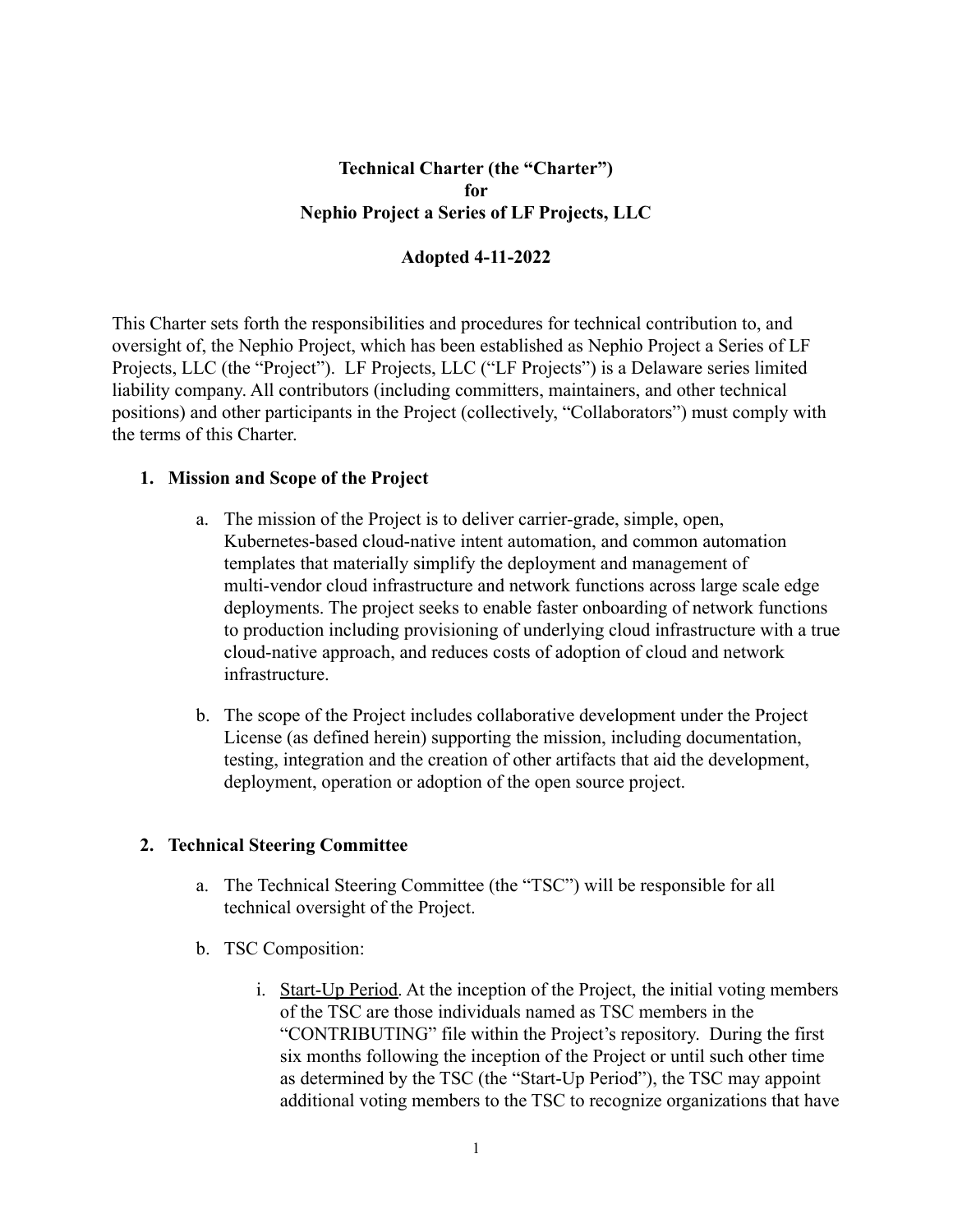indicated their intent to make significant technical and/or resource contributions to the Project, provided, however, that at no time prior to the conclusion of the Start-Up Period will there be more than 10 voting members on the TSC.

- ii. Steady-State.
	- 1. The TSC will institute a plan to transition to election-based membership on the TSC from among the Active Contributors to the Project by the conclusion of the Start-Up Period. Following the conclusion of the Start-Up Period, the voting members of the TSC will be elected for terms of one year by the Active Contributors (as defined below) to the Project. The TSC will decide the number of voting members on the TSC, provided, however, that at no time will there be more than 20 voting members on the TSC.
	- 2. If any at point in time following the conclusion of the Start-Up Period any one organization, including its Subsidiaries (as defined below), employs more than 25% of the TSC members ("Related Company TSC Members"), than the votes of all such Related Company TSC Members will be limited to 25% of the number of TSC members, rounded down to the nearest whole number.
	- 3. Definitions used in this subsection:
		- a. "Active Contributors" mean those contributors (including committers and maintainers, as applicable) that have had a contribution accepted into the Project in the preceding six months.
		- b. "Subsidiaries" means any entity in which any organization owns, directly or indirectly, more than fifty percent of the voting securities or membership interests of the entity in question, excluding any such entity with respect to which such organization has announced an agreement to sell or otherwise divest its entire interest in such entity.
- c. The TSC may choose an alternative approach for determining the voting members of the TSC, and any such alternative approach will be documented in the CONTRIBUTING file. Any meetings of the Technical Steering Committee are intended to be open to the public, and can be conducted electronically, via teleconference, or in person.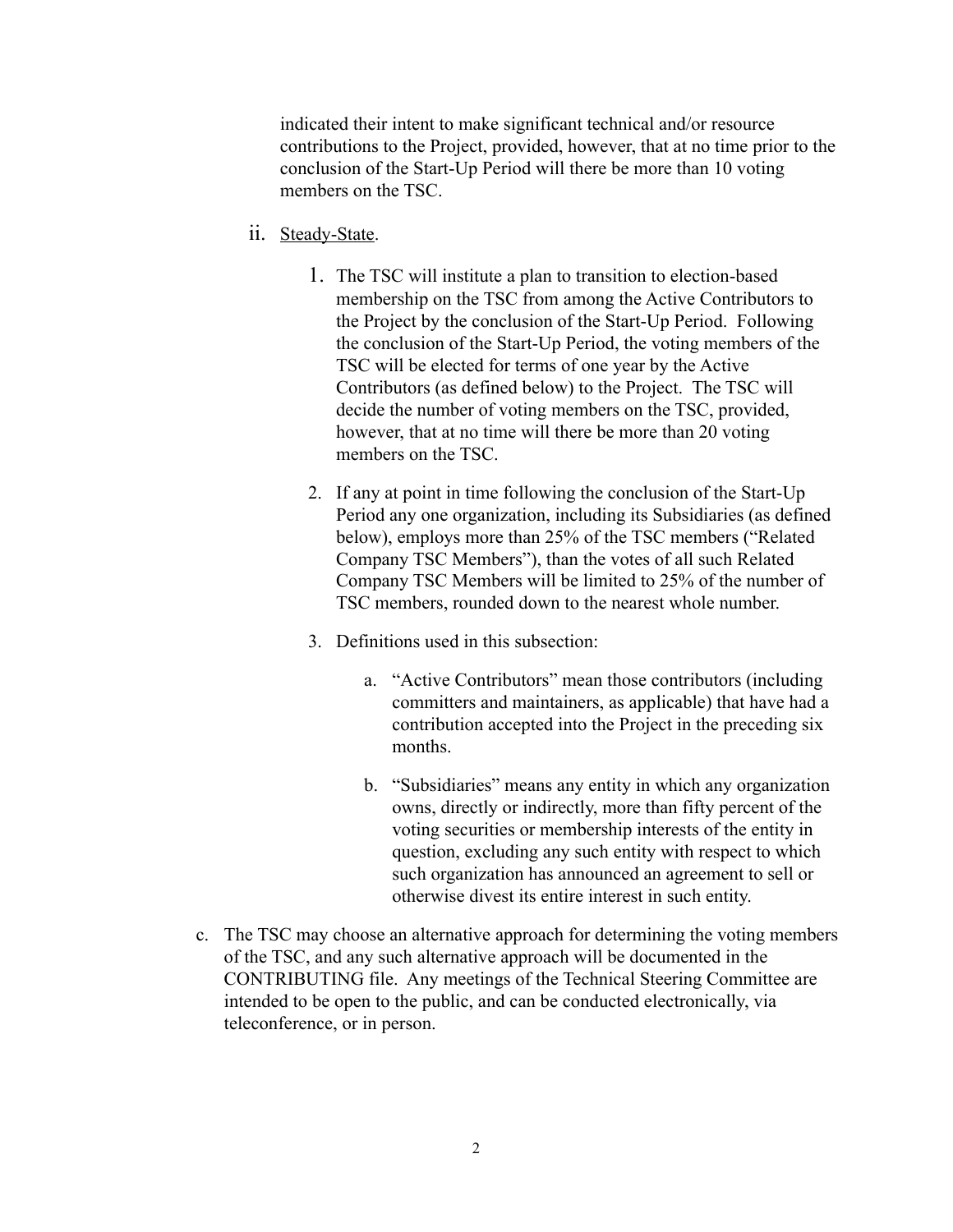- d. TSC projects generally will involve Contributors and Committers. The TSC may adopt or modify roles so long as the roles are documented in the CONTRIBUTING file. Unless otherwise documented:
	- i. Contributors include anyone in the technical community that contributes code, documentation, or other technical artifacts to the Project;
	- ii. Committers are Contributors who have earned the ability to modify ("commit") source code, documentation or other technical artifacts in a project's repository; and
	- iii. A Contributor may become a Committer by a majority approval of the existing Committers. A Committer may be removed by a majority approval of the other existing Committers.
- e. Participation in the Project through becoming a Contributor and Committer is open to anyone so long as they abide by the terms of this Charter.
- f. The TSC may (1) establish work flow procedures for the submission, approval, and closure/archiving of projects, (2) set requirements for the promotion of Contributors to Committer status, as applicable, and (3) amend, adjust, refine and/or eliminate the roles of Contributors, and Committers, and create new roles, and publicly document any TSC roles, as it sees fit.
- g. During both the Start-Up Period and after the Start-Up Period the TSC may elect a TSC Chair and a Vice Chair. The TSC Chair, or in their absence the Vice Chair, will preside over meetings of the TSC. The TSC Chair and Vice Chair will each serve until their resignation or replacement by the TSC.
- h. Responsibilities: The TSC will be responsible for all aspects of oversight relating to the Project, which may include:
	- i. coordinating the technical direction of the Project;
	- ii. approving project or system proposals (including, but not limited to, incubation, deprecation, and changes to a sub-project's scope);
	- iii. organizing sub-projects and removing sub-projects;
	- iv. creating sub-committees or working groups to focus on cross-project technical issues and requirements;
	- v. appointing representatives to work with other open source or open standards communities;
	- vi. establishing community norms, workflows, issuing releases, and security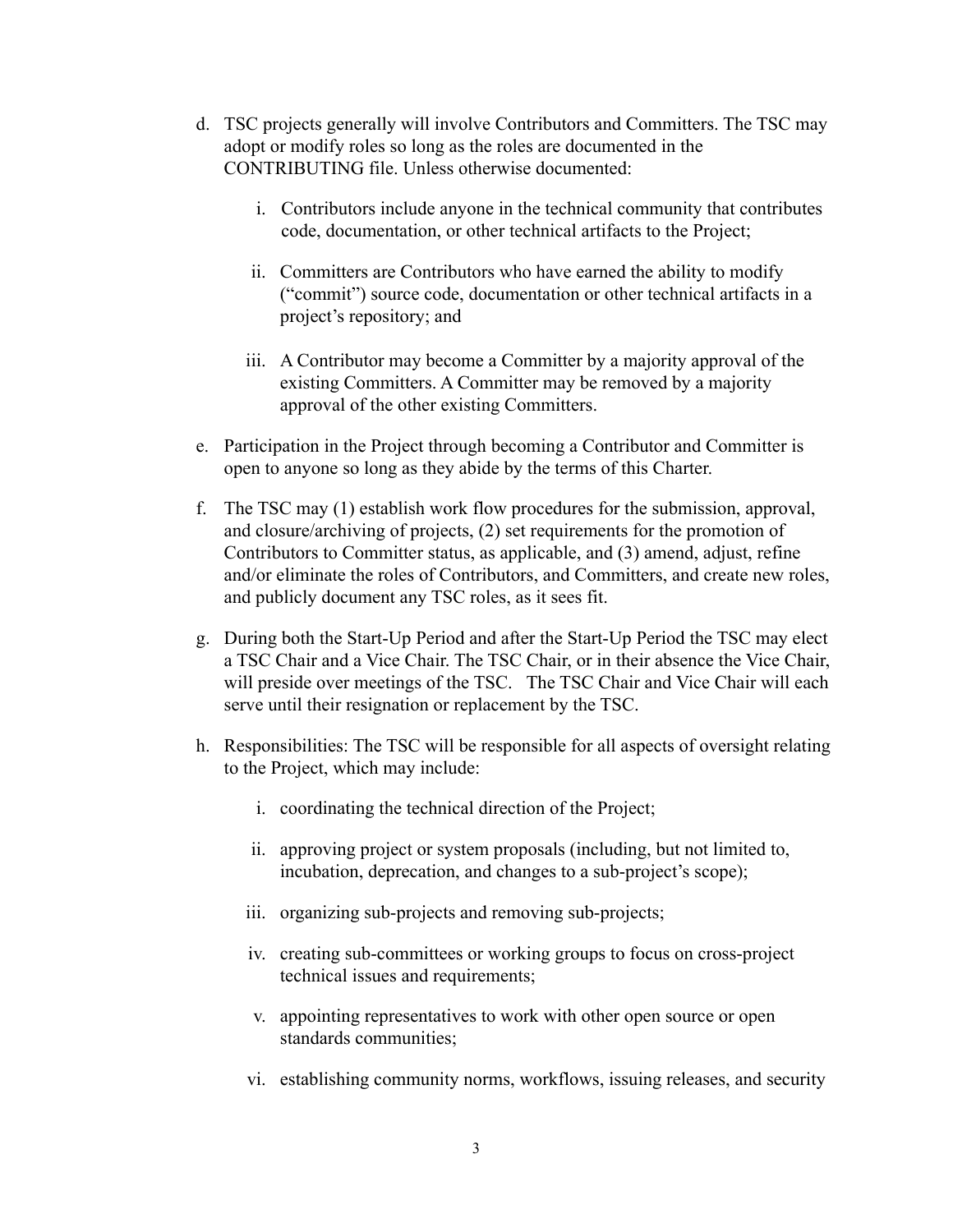issue reporting policies;

- vii. approving and implementing policies and processes for contributing (to be published in the CONTRIBUTING file) and coordinating with the series manager of the Project (as provided for in the Series Agreement, the "Series Manager") to resolve matters or concerns that may arise as set forth in Section 7 of this Charter;
- viii. determining the number of voting members of the TSC and establishing TSC election procedures;
	- ix. discussions, seeking consensus, and where necessary, voting on technical matters relating to the code base that affect multiple projects; and
	- x. coordinating any marketing, events, or communications regarding the Project.

### **3. TSC Voting**

- a. While the Project aims to operate as a consensus-based community, if any TSC decision requires a vote to move the Project forward, the voting members of the TSC will vote on a one vote per voting member basis.
- b. Quorum for TSC meetings requires at least fifty percent of all voting members of the TSC to be present. The TSC may continue to meet if quorum is not met but will be prevented from making any decisions at the meeting.
- c. Except as provided in Section 7.c. and 8.a, decisions by vote at a meeting require a majority vote of those in attendance, provided quorum is met. Decisions made by electronic vote without a meeting require a majority vote of all voting members of the TSC.
- d. In the event a vote cannot be resolved by the TSC, any voting member of the TSC may refer the matter to the Series Manager for assistance in reaching a resolution.

### **4. Compliance with Policies**

- a. This Charter is subject to the Series Agreement for the Project and the Operating Agreement of LF Projects. Contributors will comply with the policies of LF Projects as may be adopted and amended by LF Projects, including, without limitation the policies listed at https://lfprojects.org/policies/.
- b. The TSC may adopt a code of conduct ("CoC") for the Project, which is subject to approval by the Series Manager. In the event that a Project-specific CoC has not been approved, the LF Projects Code of Conduct listed at <https://lfprojects.org/policies> will apply for all Collaborators in the Project.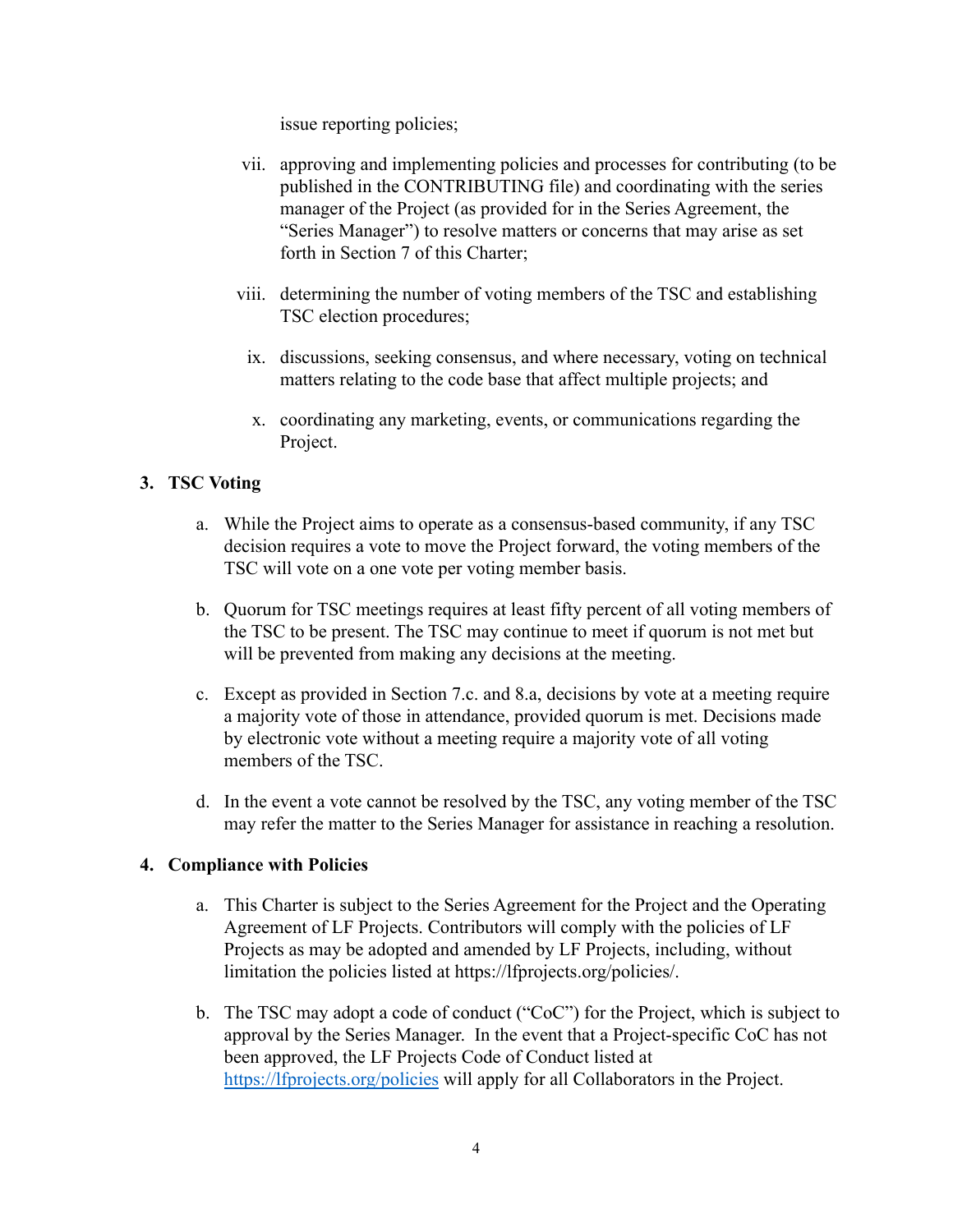- c. When amending or adopting any policy applicable to the Project, LF Projects will publish such policy, as to be amended or adopted, on its web site at least 30 days prior to such policy taking effect; provided, however, that in the case of any amendment of the Trademark Policy or Terms of Use of LF Projects, any such amendment is effective upon publication on LF Project's web site.
- d. All Collaborators must allow open participation from any individual or organization meeting the requirements for contributing under this Charter and any policies adopted for all Collaborators by the TSC, regardless of competitive interests. Put another way, the Project community must not seek to exclude any participant based on any criteria, requirement, or reason other than those that are reasonable and applied on a non-discriminatory basis to all Collaborators in the Project community.
- e. The Project will operate in a transparent, open, collaborative, and ethical manner at all times. The output of all Project discussions, proposals, timelines, decisions, and status should be made open and easily visible to all. Any potential violations of this requirement should be reported immediately to the Series Manager.

# **5. Community Assets**

- a. LF Projects will hold title to all trade or service marks used by the Project ("Project Trademarks"), whether based on common law or registered rights. Project Trademarks will be transferred and assigned to LF Projects to hold on behalf of the Project. Any use of any Project Trademarks by Collaborators in the Project will be in accordance with the license from LF Projects and inure to the benefit of LF Projects.
- b. The Project will, as permitted and in accordance with such license from LF Projects, develop and own all Project GitHub and social media accounts, and domain name registrations created by the Project community.
- c. Under no circumstances will LF Projects be expected or required to undertake any action on behalf of the Project that is inconsistent with the tax-exempt status or purpose, as applicable, of the Joint Development Foundation or LF Projects, LLC.

### **6. General Rules and Operations.**

- a. The Project will:
	- i. engage in the work of the Project in a professional manner consistent with maintaining a cohesive community, while also maintaining the goodwill and esteem of LF Projects, Joint Development Foundation and other partner organizations in the open source community; and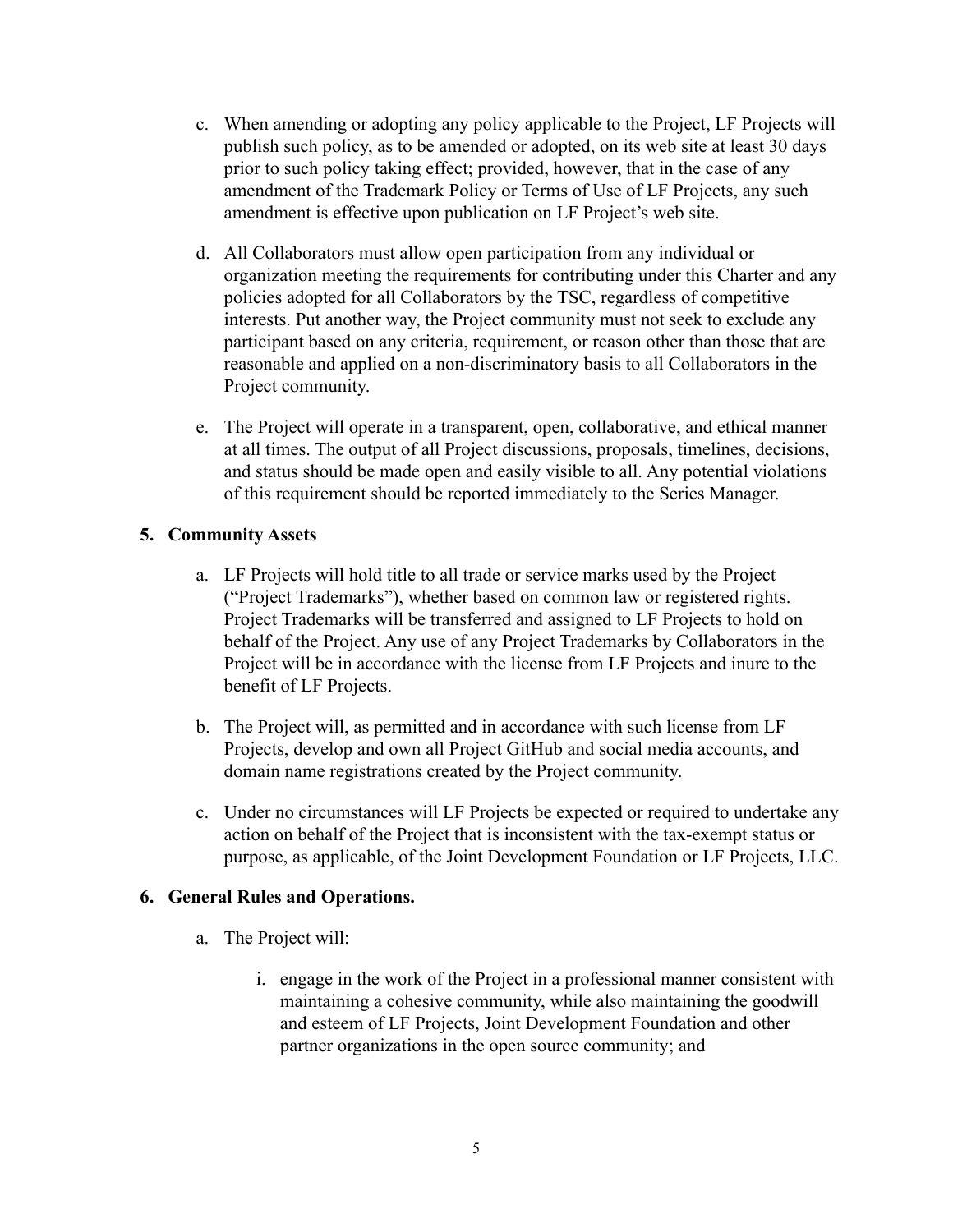ii. respect the rights of all trademark owners, including any branding and trademark usage guidelines.

# **7. Intellectual Property Policy**

- a. Collaborators acknowledge that the copyright in all new contributions will be retained by the copyright holder as independent works of authorship and that no contributor or copyright holder will be required to assign copyrights to the Project.
- b. Except as described in Section 7.c., all contributions to the Project are subject to the following:
	- i. All new inbound code contributions to the Project must be made using the Apache License, Version 2.0, available at <https://opensource.org/licenses/Apache-2.0> (the "Project License").
	- ii. All new inbound code contributions are subject to the Apache Contributor License Agreement as selected by the TSC through a TSC-approved contribution process that will bind the authorized contributor and, if not self-employed, their employer to the applicable license;
	- iii. All outbound code will be made available under the Project License.
	- iv. Documentation will be received and made available by the Project under the Creative Commons Attribution 4.0 International License (available at <http://creativecommons.org/licenses/by/4.0/>).
	- v. The Project may seek to integrate and contribute back to other open source projects ("Upstream Projects"). In such cases, the Project will conform to all license requirements of the Upstream Projects, including dependencies, leveraged by the Project. Upstream Project code contributions not stored within the Project's main code repository will comply with the contribution process and license terms for the applicable Upstream Project.
- c. The TSC may approve the use of an alternative license or licenses for inbound or outbound contributions on an exception basis. To request an exception, please describe the contribution, the alternative open source license(s), and the justification for using an alternative open source license for the Project. License exceptions must be approved by a two-thirds vote of the entire TSC.
- d. Contributed files should contain license information, such as SPDX short form identifiers, indicating the open source license or licenses pertaining to the file.

### **8. Amendments**